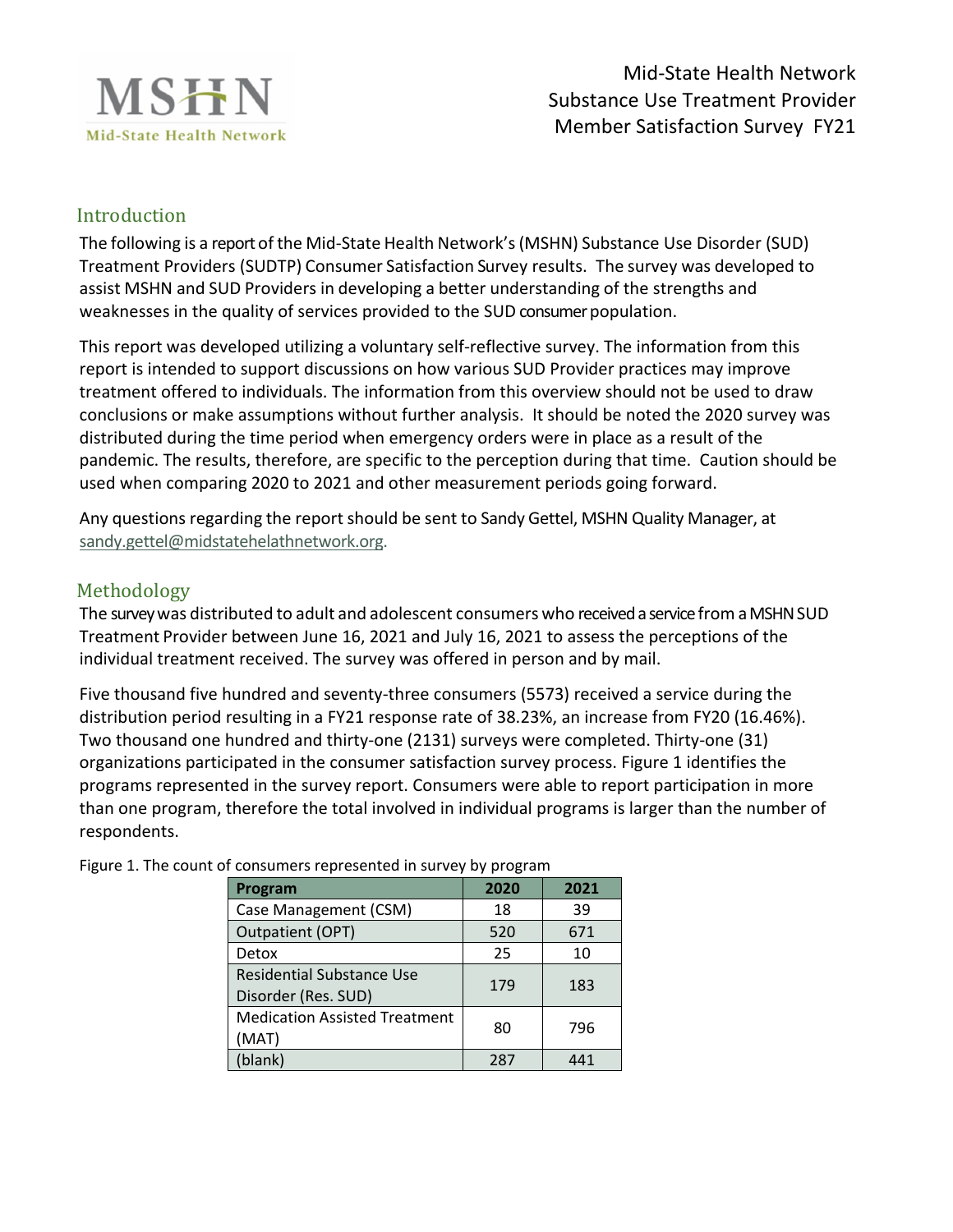Six subscales are included in the survey. Each subscale has multiple questions related to the subscale topic. The subscales are as follows: welcoming environment, information on recipient rights, cultural/ethnic background, appropriateness and choice with services, treatment planning and progress toward goals, coordination of care/referrals to other resources. All items were rated using a 5-point Likert scale that ranged from 1 = "strongly disagree" to 5 = "strongly agree." The response choices of "Not Applicable" were excluded from the calculations.

For each respondent, the scores for each item in the subscale are summed, then divided by the total number of items in the subscale. The result is a mean score for each individual respondent that may vary between 1 and 5. Individual mean scores greater than or equal to 3.50 are classified as being "in agreement." Those questions that had no response or "blank" were removed from the sample.

The responses from the SUD Consumer Satisfaction surveys were scored as a comprehensive total of all questions, comprehensive total of each subscale, as well as individually for each of the fifteen questions. The comprehensive score measures how the system is performing overall, the comprehensive domain score measures focus areas, and the individual questions measure the performance for the stated question from all survey responses.

## Survey Findings

MSHN's overall comprehensive score was 4.61, which indicates an overall agreement with all statements on the survey. The total comprehensive score for the survey demonstrated a continuous increase since 2015. Figure 2 illustrates the scores for each year since 2015. The survey results demonstrate an upward trend since 2015. The satisfaction survey was not completed in 2019. The perception of member experience was received through the administration of the Recovery Self-Assessment for persons served.

| <b>Subscale</b>                                 | 2015           | 2016<br>2017   |         | 2018    | 2020    | 2021    |
|-------------------------------------------------|----------------|----------------|---------|---------|---------|---------|
|                                                 | <b>Average</b> | <b>Average</b> | Average | Average | Average | Average |
| Comprehensive Survey Total                      | 4.20           | 4.40           | 4.50    | 4.48    | 4.58    | 4.61    |
| <b>Cultural / Ethnic Background</b>             | 4.50           | 4.59           | 4.61    | 4.60    | 4.66    | 4.68    |
| <b>Welcoming Environment</b>                    | 4.50           | 4.56           | 4.54    | 4.55    | 4.65    | 4.64    |
| <b>Treatment Planning/Progress Towards Goal</b> | 4.30           | 4.50           | 4.54    | 4.53    | 4.63    | 4.68    |
| <b>Information on Recipient Rights</b>          | 4.38           | 4.49           | 4.49    | 4.47    | 4.56    | 4.57    |
| Coordination of Care/Referrals to Other         |                |                |         |         |         |         |
| <b>Resources</b>                                | 3.40           | 4.40           | 4.43    | 4.39    | 4.52    | 4.57    |
| Appropriateness and Choice with Services        | 4.19           | 4.43           | 4.44    | 4.41    | 4.50    | 4.52    |

Figure 2. MSHN's performance ranked by subscale based on averages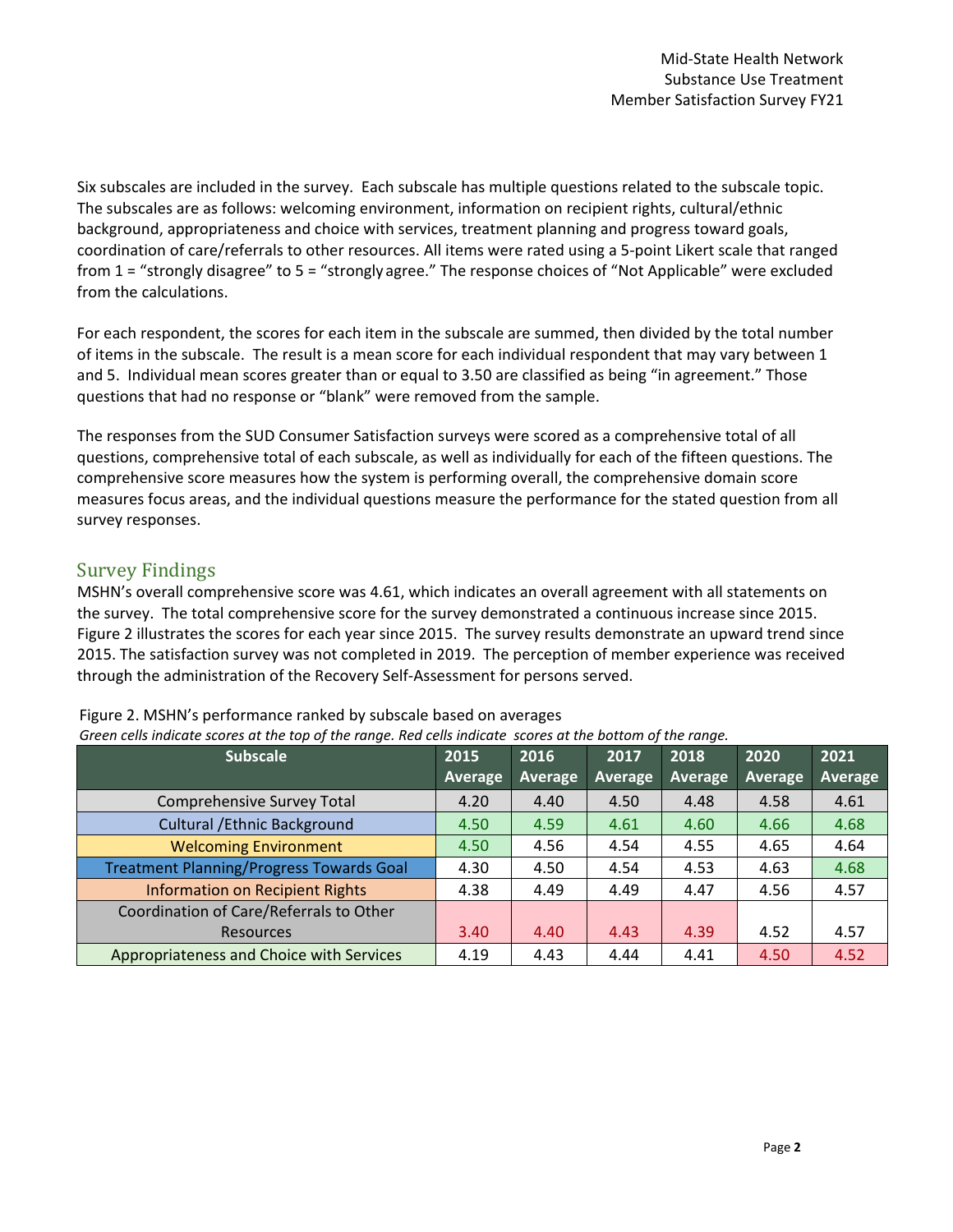Figure 3. MSHN survey questions ranked from highest to lowest based on average score.  *Each question is color coded based on the subscale color in Figure 2. Green cells indicate scores at the top of the range. Red cells indicate scores at the bottom of the range .*

| <b>Question</b>                                                                                                                | 2015 | 2016 | 2017 | 2018 | 2020 | 2021 |
|--------------------------------------------------------------------------------------------------------------------------------|------|------|------|------|------|------|
| 10. I was involved in the development of my treatment plan and goals.                                                          | 4.38 | 4.56 | 4.57 | 4.56 | 4.65 | 4.75 |
| 5. I was informed that information about my treatment is only given with my<br>permission.                                     | 4.54 | 4.61 | 4.63 | 4.62 | 4.70 | 4.70 |
| 6. My cultural/ethnic background was respected.                                                                                | 4.5  | 4.59 | 4.61 | 4.60 | 4.66 | 4.68 |
| 11. My goals were addressed during treatment.                                                                                  | 4.37 | 4.54 | 4.56 | 4.54 | 4.65 | 4.68 |
| 1. Staff was courteous and respectful.                                                                                         | 4.55 | 4.57 | 4.54 | 4.56 | 4.68 | 4.66 |
| 13. I feel that I am better able to control my life as a result of treatment.                                                  | 4.26 | 4.49 | 4.54 | 4.54 | 4.64 | 4.66 |
| 2. I would recommend this agency to others.                                                                                    | 4.45 | 4.54 | 4.53 | 4.54 | 4.62 | 4.63 |
| 3. I was informed of my rights.                                                                                                | 4.46 | 4.56 | 4.52 | 4.51 | 4.61 | 4.63 |
| 12. My goals were changed when needed to reflect my needs.                                                                     | 4.17 | 4.42 | 4.47 | 4.47 | 4.58 | 4.62 |
| 8. I received services that met my needs and addressed my goals.                                                               | 4.32 | 4.53 | 4.54 | 4.52 | 4.59 | 4.60 |
| 15. My treatment plan includes skills and community supports to help me<br>continue in my path to recovery and total wellness. | 3.59 | 4.43 | 4.46 | 4.42 | 4.55 | 4.60 |
| 7. I was given information about the different treatment options available that<br>would be appropriate to meet my needs.      |      | 4.41 | 4.43 | 4.41 | 4.50 | 4.53 |
| 14. Staff assisted in connecting me with further services and/or community<br>resources.                                       |      | 4.37 | 4.40 | 4.36 | 4.48 | 4.53 |
| 9. I was given a choice as to what provider to seek treatment from.                                                            | 4.01 | 4.36 | 4.35 | 4.29 | 4.40 | 4.43 |
| 4. I know how to contact my recipient rights advisor.                                                                          | 4.15 | 4.30 | 4.33 | 4.27 | 4.36 | 4.39 |

An illustration of each individual question within a subscale is provided in Figures 4-9. This information is used to compare the responses to questions within the subscale and to determine more specifically what area of focus can benefit from improvement efforts.



Figure 4. MSHN's Cultural and Ethnic Background subscale individual question score

#### Figure 5. MSHN's Welcoming Environment subscale score individual question score

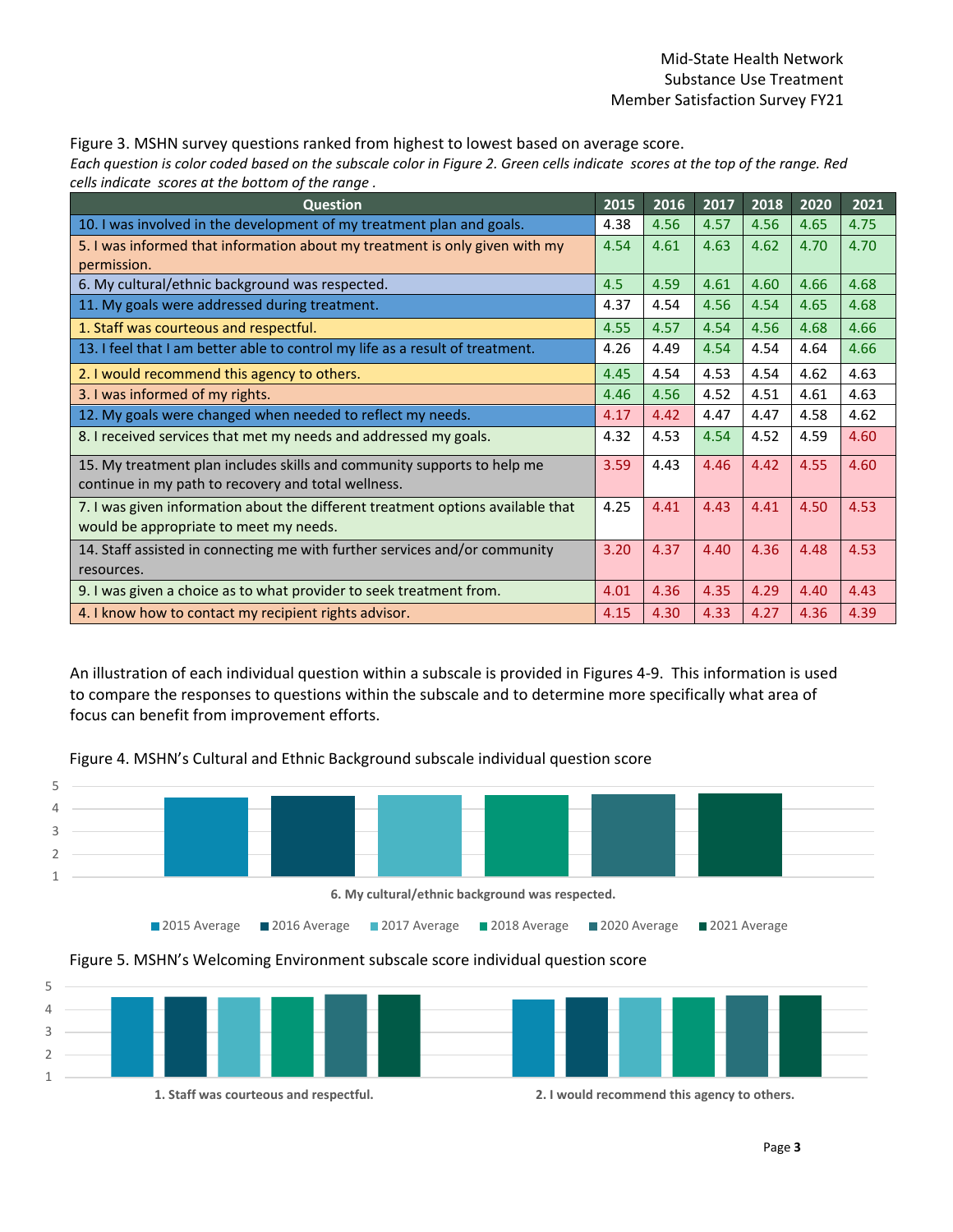1 2 3 4 5 **10. I was involved in the development of my treatment plan and goals. 11. My goals were addressed during treatment. 13. I feel that I am better able to 12. My goals were changed when control my life as a result of treatment. needed to reflect my needs.** ■ 2015 Average ■ 2016 Average ■ 2017 Average ■ 2018 Average ■ 2020 Average ■ 2021 Average

Figure 6. MSHN's Information on Treatment Planning/Progress Towards Goal subscale individual question score

#### Figure 7. MSHN's Information on Recipient Rights subscale score individual question score



#### Figure 8. MSHN's Coordination of Care/Referrals to Other Resources subscale individual question score



#### Figure 9. MSHN's Information on Appropriateness and Choice with Services subscale individual question score

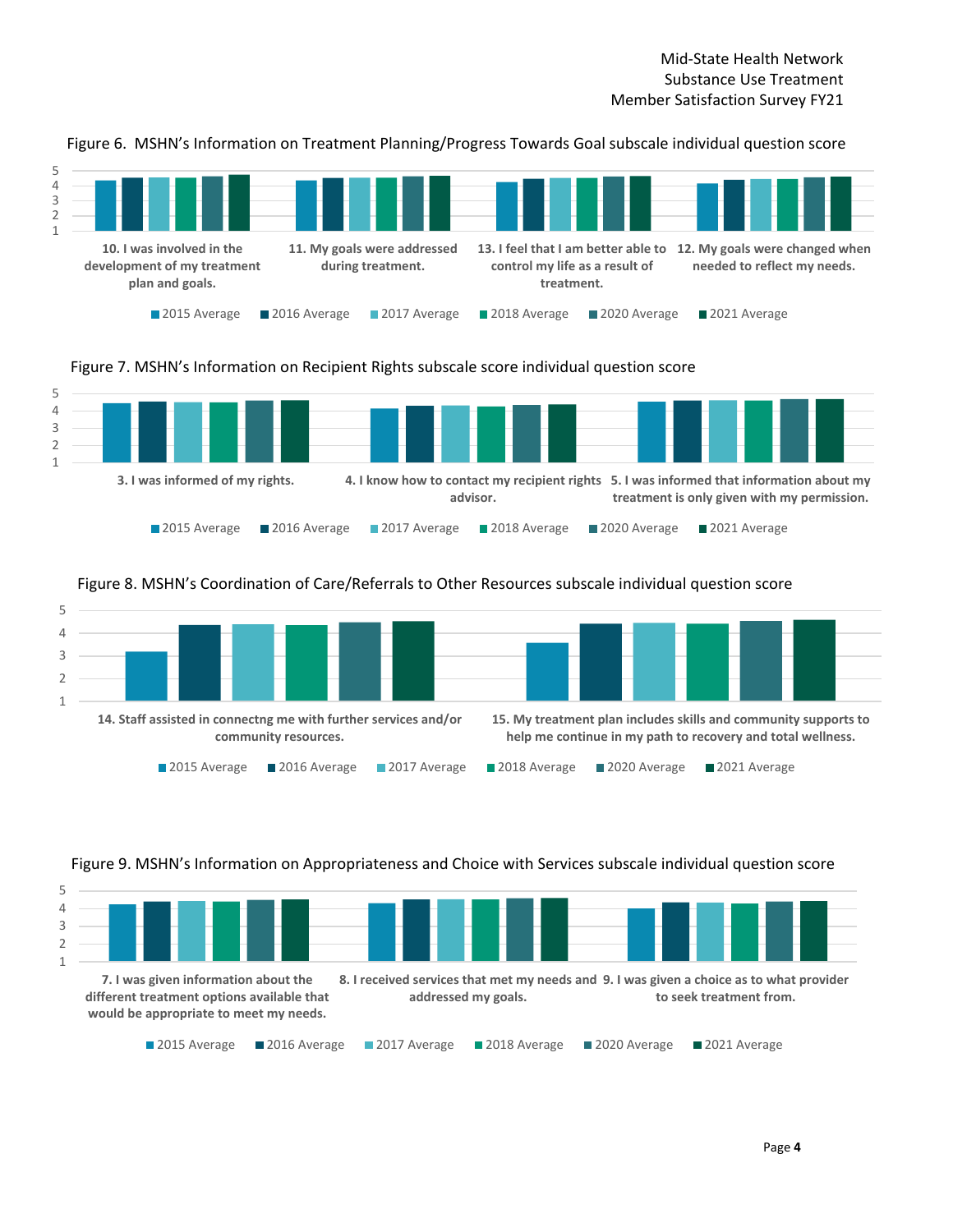### Conclusion:

In summary, MSHN demonstrated improvement in the total comprehensive score, the subscale comprehensive score, and each individual question. The subscale that scored the highest was Cultural and Ethnic Background. The subscales that illustrated the most improvement were Coordination of Care/Referrals to Other Resources, and Treatment Planning and Progress Toward Goals.

The subscale that scored the lowest was Appropriateness and Choice of Service, however, the score was an improvement over FY20.

The lowest scoring questions, as indicated below, ranged from 4.39-4.60 on a scale from 1-5 with 5 being strongly agree.

- 15. My treatment plan includes skills and community supports to help me continue in my path to recovery and total wellness.
- 7. I was given information about the different treatment options available that would be appropriate to meet my needs.
- 14. Staff assisted in connecting me with further services and/or community resources.
- 9. I was given a choice as to what provider to seek treatment from.
- 4. I know how to contact my recipient rights advisor.
- 8. I received services that met my needs and addressed my goals.

All scores were above 3.50, indicating agreement.

# Recommendations/Next Steps

- The survey will be reviewed with regional committees/councils to identify any additional areas for feedback that should be included in the next survey.
- Each provider should review individual organizational data to determine if any action is needed. Action items should be focused on areas that exhibit a score below 3.50 or have decreased from previous review.
- In the absence of areas not meeting the expectation of agreement (3.50) with the statements, the organization should review the lowest scoring questions for growth opportunities.
- Based on the scores there is no follow up at this time.
- MSHN will explore the use of a validated survey for the SUDTP.

| <b>Completed by: Sandy Gettel Quality Manager</b>      | <b>Date: August 31, 2021</b> |
|--------------------------------------------------------|------------------------------|
| <b>Reviewed by: SUD Treatment Team</b>                 | Date: October 6, 2021        |
| <b>Reviewed by: Regional Consumer Advisory Council</b> | Date: October 8, 2021        |